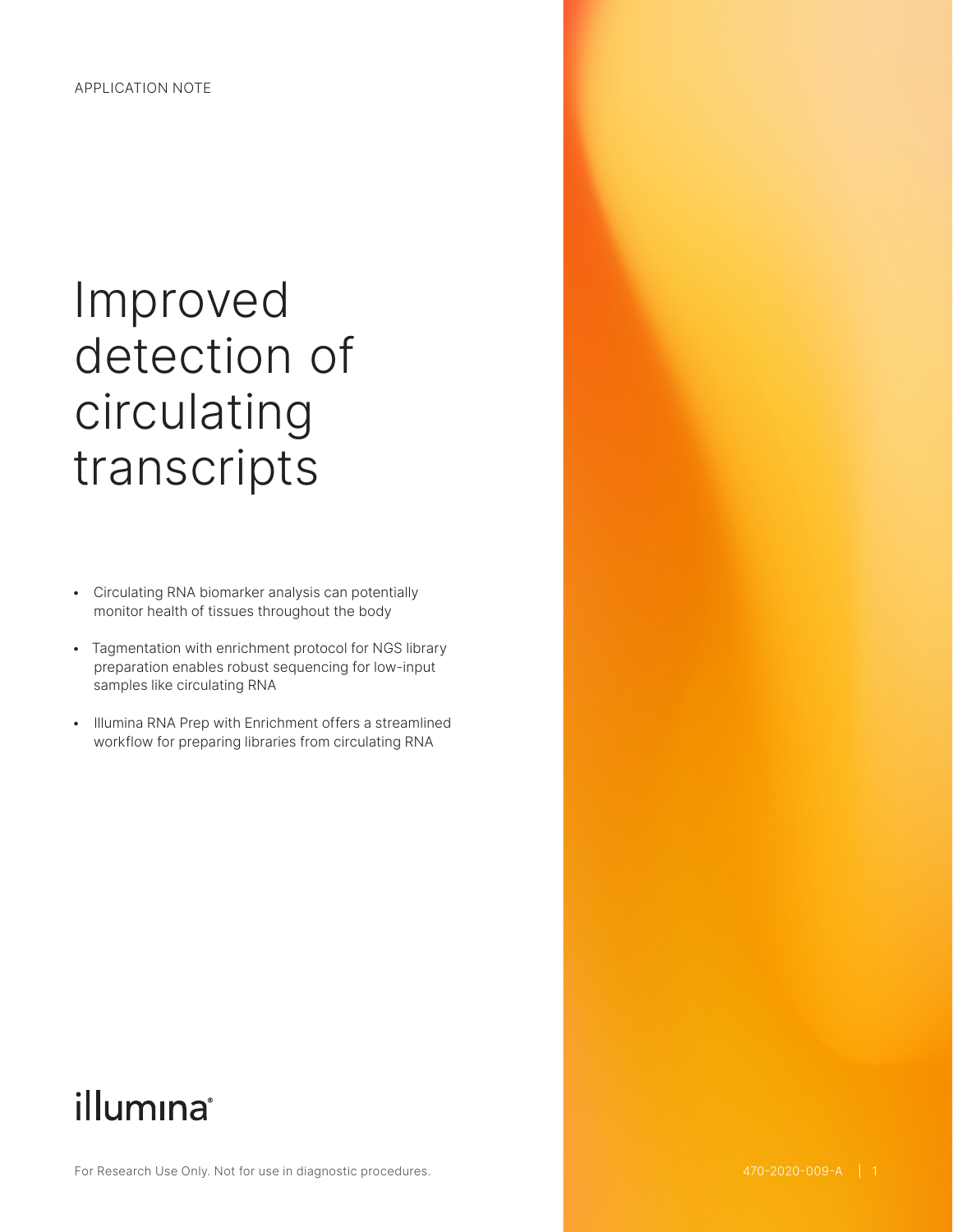### <span id="page-1-0"></span>Introduction

Nucleic acids in the bloodstream can serve as biomarkers to monitor human health.<sup>1</sup> Circulating RNA (C-RNA; also referred to as cell-free RNA or cfRNA) is released by many tissues into the circulation via cellular processes of apoptosis, microvesicle shedding, and exosome signaling. Because of these diverse origins, C-RNA measurements reflect tissue-specific changes in gene expression, intercellular signaling, and the degree of cell death occurring within different tissues throughout the body.<sup>[2](#page-3-1)</sup>

Accessible from a simple blood draw, C-RNA holds promise for various biomedical applications, including use as predictive biomarkers for cancer or pregnancy health monitoring[.3](#page-3-2)-[6](#page-3-3) This application note compares methods for creating next-generation sequencing (NGS) libraries from circulating transcripts*.*

#### Challenges of working with C-RNA

C-RNA is comprised of full-length RNA and fragmented RNA, and is stable due to its containment within vesicles protecting it from degradation by nucleases. However, it is of low abundance and warrants careful processing for effective sequencing library preparation. C-RNA also predominantly consists of ribosomal RNA, which is not informative. Each milliliter of plasma yields only a few nanograms of C-RNA, which copurifies with cell-free DNA (cfDNA).

The C-RNA sequencing workflow involves extracting nucleic acids from plasma, followed by DNase treatment to remove cfDNA from the sample. Because the input amounts are low, ribosomal RNA is retained in the sample and acts as a carrier through the library preparation. This ribosomal RNA is later removed through exome 5 Ligation enrichment. France determined<br>the Because the input<br>is retained in the sample<br>elibrary preparation.<br>wed through exome<br>C-RNA analysis

#### Demonstrated value of C-RNA analysis normalization of the set of the set of the set of the set of the set of the set of the set of the set of the s<br>of the set of the set of the set of the set of the set of the set of the set of the set of the set of the set o 6

To demonstrate the utility of C-RNA sequencing, Illumina scientists identified a C-RNA signature that can classify pregnancies affected by preeclampsia.<sup>1</sup> For this proof-ofconcept study, the authors used a ligation-based library preparation approach with probe-assisted enrichment for c-RNA detection. This ligation protocol involved multiday enrich decedem. This inguish precedem corea maritage<br>workflows for library preparation and a two-step exome enrichment, which introduced opportunity for technical

variation when using very low-input samples. For optimal conversion efficiency, the RNA needed to be chemically fragmented prior to library prep. To overcome these limitations and improve the quality and yield of the C-RNA library, Illumina scientists sought to identify a more robust C-RNA sequencing workflow.

## Advantages of tagmentation

Tagmentation-based library preparation and enrichment workflows provide consistently high-quality results for low-input samples like C-RNA. Tagmentation uses beadlinked transposomes (BLT) to fragment and add adapter sequences in a single reaction step, avoiding ligation steps. For enrichment assays, tagmentation-based methods show high library conversion with few primer dimers.

The streamlined workflow for tagmentation-based protocols, including library preparation and one-step enrichment, can be completed in fewer than nine hours (Figure 1). Reducing processing time and the number of experimental steps helps improve sensitivity and replicability of the assay, while making the workflow more efficient.



Figure 1: Efficient workflow for tagmentation-based library prep— Illumina RNA Prep with Enrichment uses on-bead tagmentation technology followed by a single 90-minute hybridization step for a < 9-hour protocol.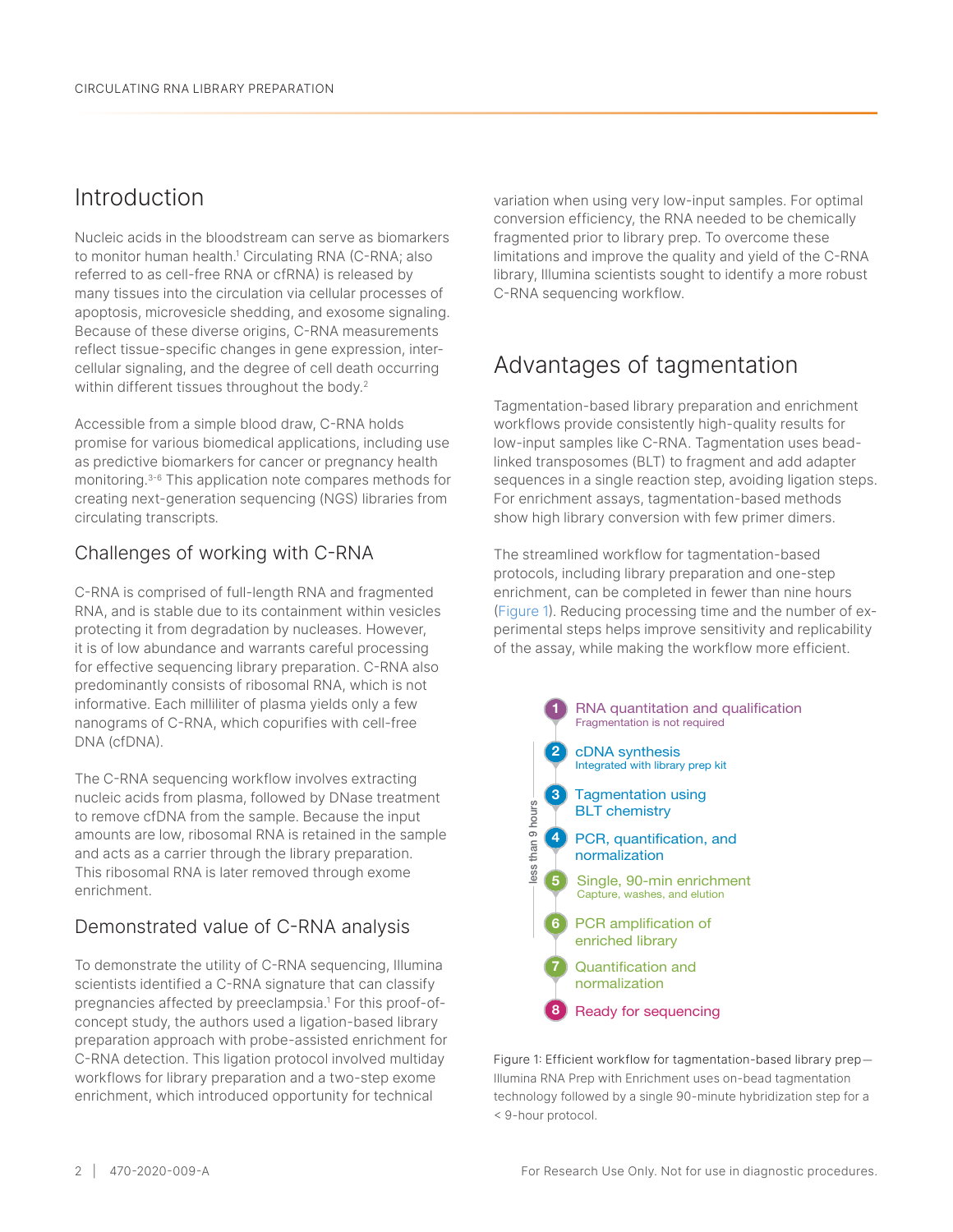#### Broad improvements in C-RNA detection

To validate the tagmentation approach for C-RNA sequencing, Illumina scientists compared blood samples from five pregnant and five nonpregnant women. C-RNA was isolated from two milliliters of plasma and library preparation was performed in parallel using a tagmentation-based method and a ligation-based enrichment method, with three technical replicates per sample.

C-RNA libraries created via tagmentation showed significant improvements in library yield and quality compared to libraries prepared via ligation.\* The tagmentation C-RNA library preparation method demonstrated high conversion efficiency with 30% fewer duplicate reads and detection of over 300 additional genes (Figure 2).



Figure 2: Broad improvements in C-RNA library diversity—C-RNA libraries prepared by the tagmentation method showed (A) 30% fewer duplicate reads, and (B) over 300 additional genes detected compared to ligation-prepared libraries.

Tagmentation-based library preparation also showed minimal noise between technical replicates† and reduced biological variation for low-abundance transcripts among samples within a cohort (Figure 3). This increased sensitivity allowed researchers to detect 67% more differentially abundant genes between pregnancy and nonpregnancy C-RNA (Figure 4). The tagmentation approach identified

29 genes of increased abundance (including 16 of the 18 genes detected using the ligation method) and one gene of decreased abundance. All 14 additional transcripts of differential abundance detected with tagmentation were relevant to pregnancy. Many had low-fold changes, illustrating the benefit of reduced noise when using the tagmentation method.



Figure 3: Reduced biological variation for low-abundance C-RNA transcripts—Biological coefficient of variation quantifies variation among samples within a cohort; high values can obscure differentially abundant transcripts. Tagmentation C-RNA libraries exhibit lower biological variation (reduced noise) for transcripts with low abundance, versus ligation-based C-RNA libraries.



Figure 4: Increased detection of differentially abundant genes— Average C-RNA gene abundance for pregnant vs nonpregnant cohorts. Blue dots indicate *P* < 0.05 and fold-change greater than two. Tagmentation identified 29 upregulated genes, and one downregulated gene. Ligation detected only 18 upregulated genes, including 16 genes also detected by the tagmentation method.

<sup>\*</sup> Data not shown. PicoGreen quantification of library yield before enrichment. Quality determined on Bioanalyzer system.

 $\dagger$  Data not shown. R<sup>2</sup> = 0.97 for linear regression of FPKM (fragments per kilobase of transcript per million mapped reads) correlation plots for tagmentation technical replicates.